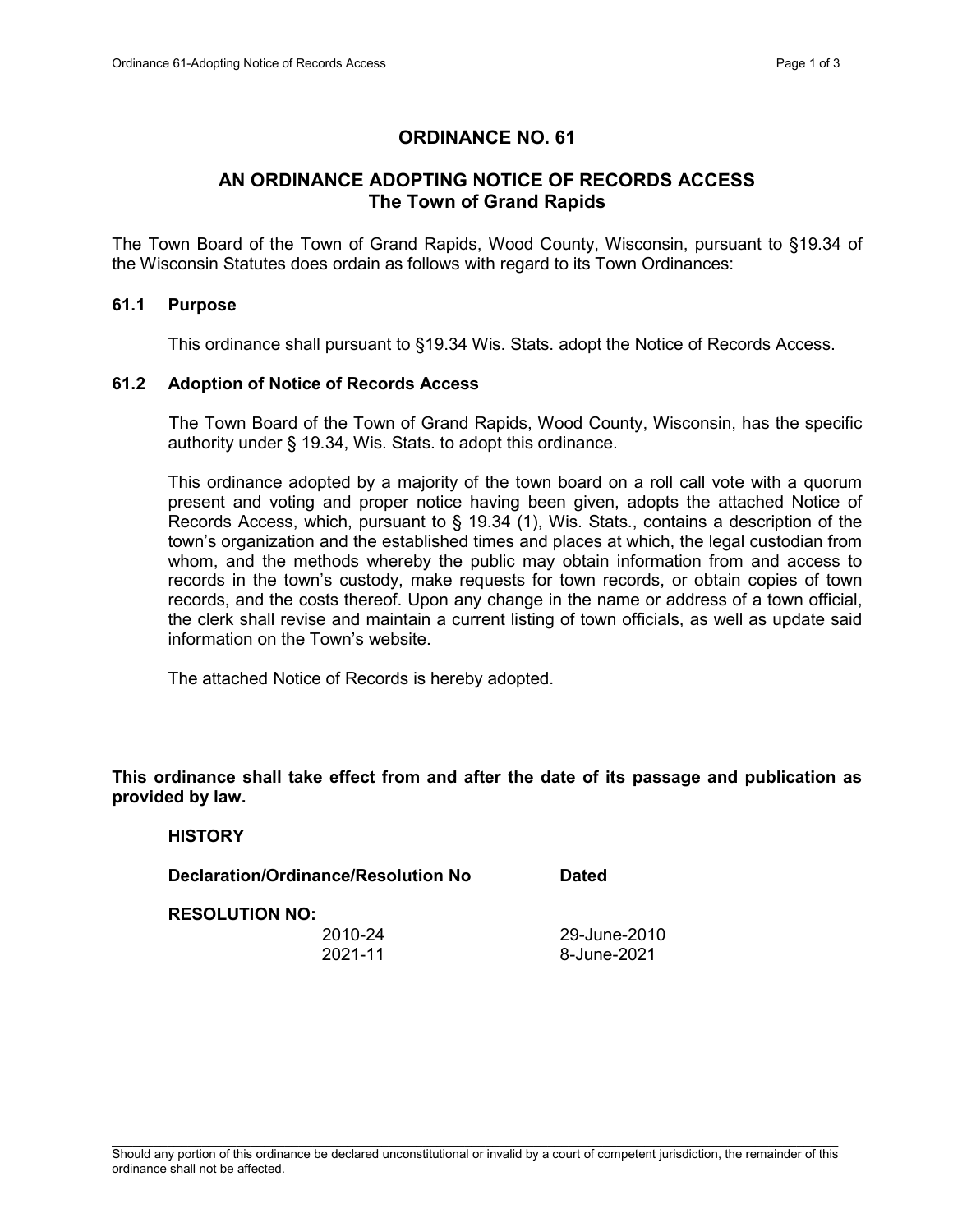## 19.34 \* Notice of records access.

## STATE OF WISCONSIN

Town of Grand Rapids Wood County

The clerk of the Town of Grand Rapids, Wood County, Wisconsin, by this notice is the legal custodian of records for the Town of Grand Rapids, except that elected officials are the custodian of their own records of office. The public may obtain information and access to records in the custody of the clerk during Municipal Building hours as follows:

- $\cdot$  8:00 a.m.  $-$  4:30 p.m. Monday Thursday
- $\cdot$  8:00 a.m.  $-$  12:00 p.m. Friday
- · with exception to those holidays when the Municipal Building is closed

Records which are readily available will be provided promptly. If a search is necessary to locate records, you will be so advised and the record(s) will be provided as soon as practicable. If the actual cost of locating a record exceeds \$50, you may be charged the actual, necessary, and direct cost of location and will be provided with an estimate prior to the search. Records that are exempt from disclosure will not be provided but a statement detailing the basis for the exemption will be given.

Copying charges are made at the actual rate of 25 cents per page. Printing of pictures will be charged at a rate of \$1.00 per picture. Information requested transferred to an electronic storage device will be charged at a rate of \$20.00 plus the actual cost of the drive. The Town cannot accept "requestor submitted devices" for transfer of information. Any information that must be transferred to CD will be charged at the rate of \$20.00 per CD. If you request that we mail copies of records to you, actual mailing costs will be charged to you along with the copying charge. If the total charge exceeds \$5.00 for mailing and/or copying, prepayment of all charges will be required.

As required pursuant to sec. 19.34(1) Wis. Stats., contact information for each local public office of the town is maintained on file and available for viewing at the Town Clerk's office, as well as available on the Town's website.

Any questions may be directed to the Town Clerk personally, by mail, or by telephoning (715) 424- 1821.

Dated this  $\frac{th}{d}$  day of  $\frac{1}{2021}$ .

 Lisa Dotter, Town Clerk Town of Grand Rapids

 $\overline{\phantom{a}}$  , where  $\overline{\phantom{a}}$  , where  $\overline{\phantom{a}}$ 

Approved by Town Board 6-8-2021